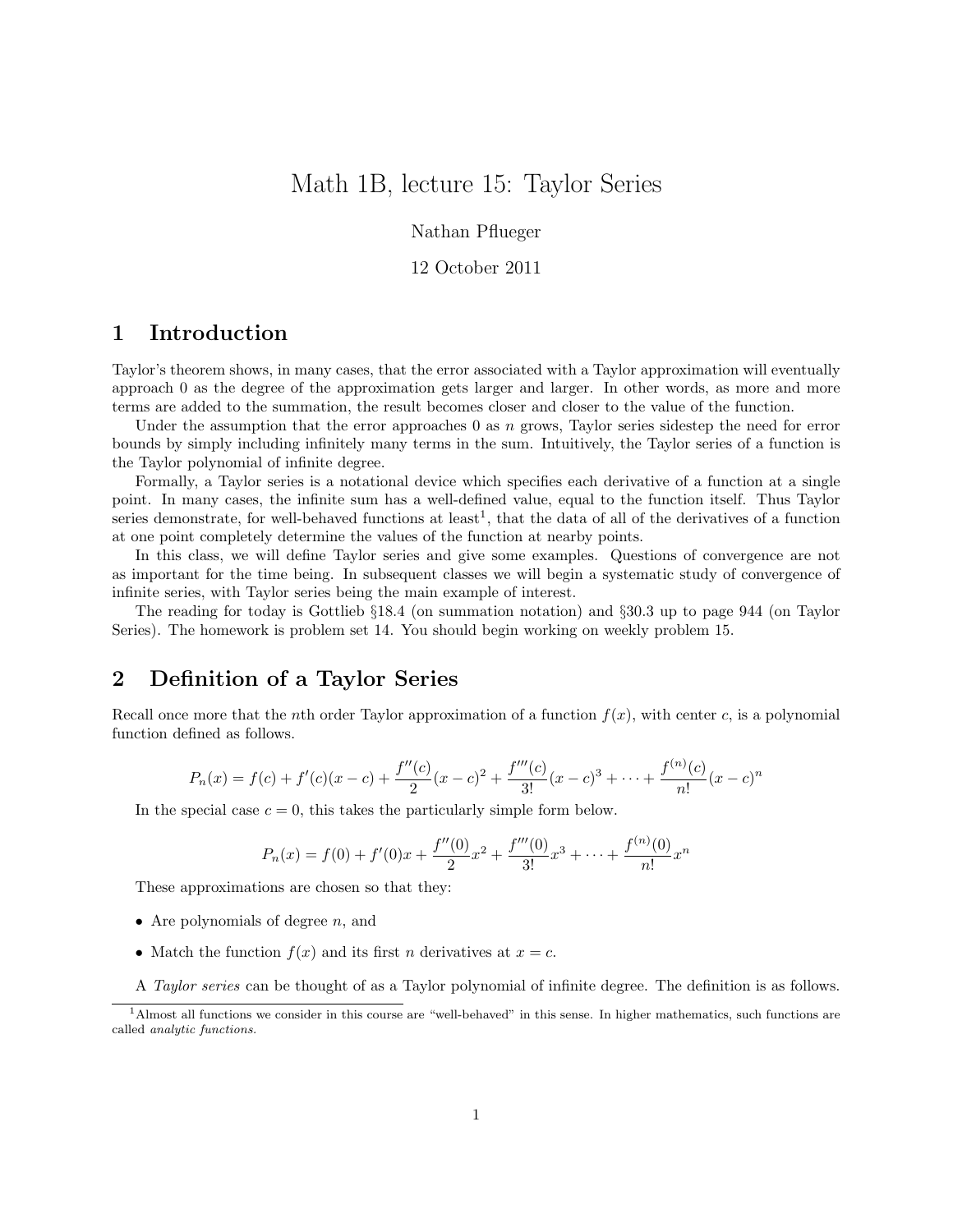**Definition 2.1.** The Taylor series of a function  $f(x)$  around a center c is the infinite sum:

$$
f(c) + f'(c)(x - c) + \frac{f''(c)}{2}(x - c)^2 + \frac{f'''(c)}{3!}(x - c)^3 + \cdots
$$

Alternatively, in summation notation:

$$
\sum_{k=0}^{\infty} \frac{f^{(k)}(c)}{k!} (x-c)^k.
$$

Note. In the notation above, I am using the following conventions.

$$
\begin{array}{rcl}\nf^{(0)}(x) & = & f(x) \\
0! & = & 1\n\end{array}
$$

This is done simply so that the  $k = 0$  term of the sum will make sense. Intuitively, the  $0^{th}$  derivative of a function is the function itself (it has been differentiated 0 times), and the number 0! should be 1! divided by 1 (just like  $4! = (5!) / 5$ ).

Notice that at the moment, the Taylor series is merely an infinite sum, which may or may not converge to a meaningful value. Much of the work of the rest of this unit will be studying when it does converge to a meaningful value.

Notice that the information of a Taylor series is precisely equivalent to the value of a function and all of its derivatives at a single point. Therefore whenever we study Taylor series, we are essentially studying the influence of the derivatives of a function at one point on the function at other points.

The most common center to use for Taylor series is, naturally,  $c = 0$ . These are common enough that they commonly have their own name, which you should be aware of.

**Definition 2.2.** The *Maclaurin series* of a function  $f(x)$  is the Taylor series at center  $c = 0$ .

$$
f(0) + f'(0)x + \frac{f''(0)}{2}x^{2} + \frac{f'''(0)}{3!}x^{3} + \cdots
$$
  
or  

$$
\sum_{k=0}^{\infty} \frac{f^{(k)}(0)}{k!}x^{k}
$$

#### 3 Examples

Consider four standard functions:  $e^x$ ,  $\sin x$ ,  $\cos x$ , and  $\log(1+x)$ . Let us compute the Maclaurin series (i.e. Taylor series around 0) for each of these functions. First, notice that all four functions have derivatives following a fairly simple pattern.

| f(x)        | f'(x)     | f''(x)    | f'''(x)   | $f^{(4)}(x)$                                                                          | $f^{(5)}(x)$ | $\cdots$ |
|-------------|-----------|-----------|-----------|---------------------------------------------------------------------------------------|--------------|----------|
|             |           |           |           |                                                                                       |              |          |
| $e^x$       | $e^x$     | $e^x$     | $\rho^x$  | $e^x$                                                                                 | $e^x$        | $\cdots$ |
| $\sin x$    | $\cos x$  | $-\sin x$ | $-\cos x$ | $\sin x$                                                                              | $\cos x$     | $\cdots$ |
| $\cos x$    | $-\sin x$ | $-\cos x$ | $\sin x$  | $\cos x$                                                                              | $-\sin x$    | $\cdots$ |
| $\log(1+x)$ |           |           |           | $(1+x)^{-1}$ $-(1+x)^{-2}$ $2(1+x)^{-3}$ $-3! \cdot (1+x)^{-4}$ $4! \cdot (1+x)^{-5}$ |              | $\cdots$ |

Putting in the value  $x = 0$  gives the necessary values for the Maclaurin series.

| f(x)        | f'(0)           | $f''(0)$ $f'''(0)$  |                | $f^{(4)}(0)$ $f^{(5)}(0)$ |          |
|-------------|-----------------|---------------------|----------------|---------------------------|----------|
|             |                 |                     |                |                           |          |
| $e^x$       |                 | $1 \quad 1 \quad 1$ |                |                           | $\cdots$ |
| $\sin x$    |                 |                     |                |                           | $\cdots$ |
| $\cos x$    |                 |                     |                |                           | $\cdots$ |
| $\log(1+x)$ | $\sim$ 1 $\sim$ |                     | $\overline{2}$ | $-3!$                     | $\cdots$ |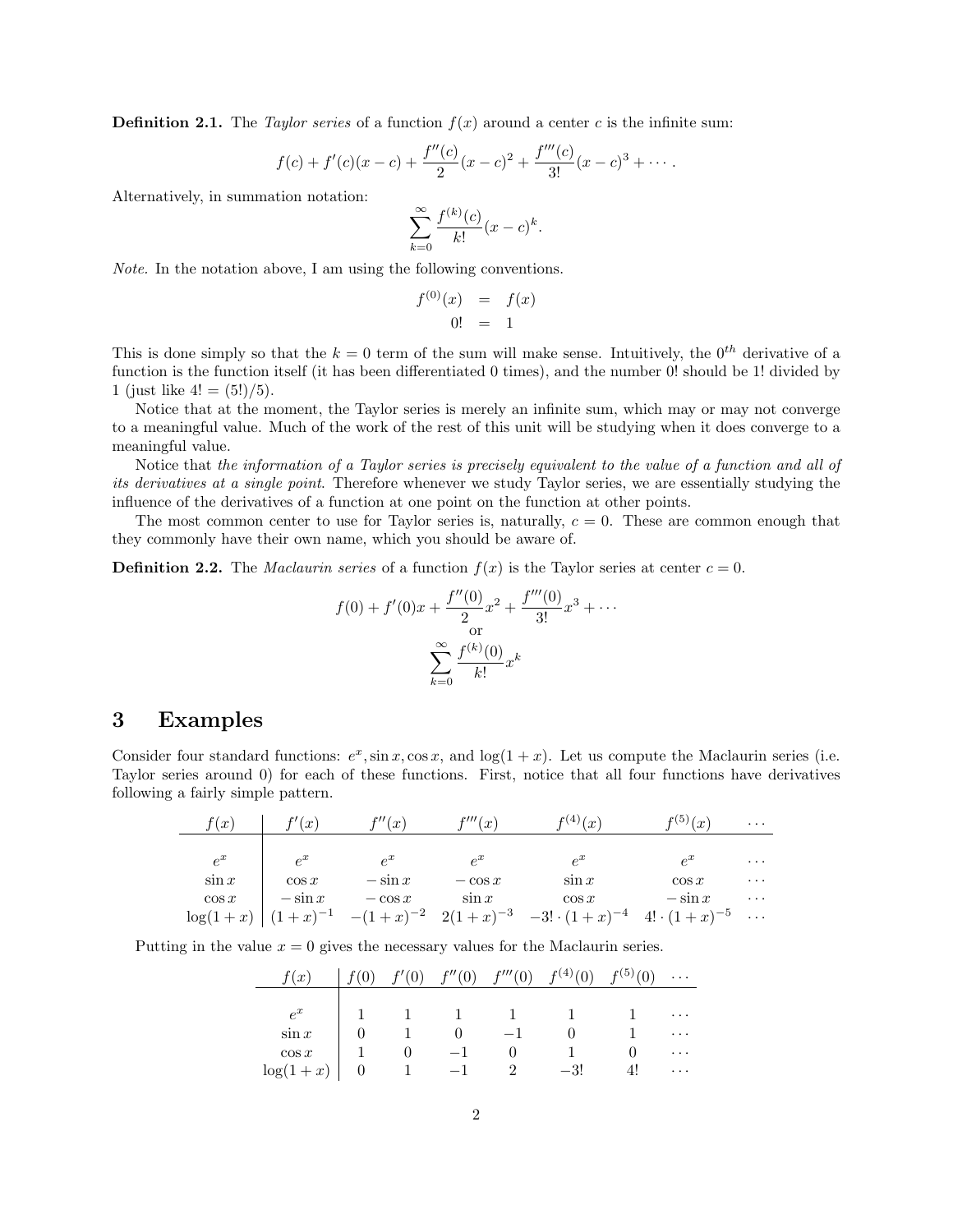Now, putting these coefficients into the definition, we obtain the Maclaurin series for these four functions.

$$
e^{x} \quad \mapsto \quad 1 + x + \frac{1}{2}x^{2} + \frac{1}{3!}x^{3} + \frac{1}{4!}x^{4} + \frac{1}{5!}x^{5} + \cdots
$$
\n
$$
\sin x \quad \mapsto \quad x - \frac{1}{3!}x^{3} + \frac{1}{5!}x^{5} - \cdots
$$
\n
$$
\cos x \quad \mapsto \quad 1 - \frac{1}{2}x^{2} + \frac{1}{4!}x^{4} - \cdots
$$
\n
$$
\log(1 + x) \quad \mapsto \quad x - \frac{1}{2}x^{2} + \frac{1}{3}x^{3} - \frac{1}{4}x^{4} + \frac{1}{5}x^{5} - \cdots
$$

Note that the denominators in the series for  $\log(1+x)$  are of the form  $\frac{1}{k}$ , rather than  $\frac{1}{k!}$ , since the value  $f^{(k)}(0)$  is  $(k-1)!$  and cancels all but the k.

#### 4 Convergence of Taylor series

A Taylor series is a sum of an infinite number of terms. As such, it may or may not converge. The next lecture will begin a careful study of the convergence of series, but for now we just mention a simple criterion.

The Taylor series of f around a center c converges to the value  $f(x)$  at a particular value of x if and only if the remainder  $R_n(x)$  goes to 0 as n goes to infinity.

Here,  $R_n(x)$  is the remainder term discussed in the previous lecture; it is equal to  $f(x) - P_n(x)$ . Observe that since we have an upper bound  $\frac{\mathfrak{M}_{n+1}}{(n+1)!}|x-c|^{n+1}$  for  $|R_n(x)|$ , we can use this upper bound to show that a Taylor series actually converges to the function that it is meant to approximate.

*Example* 4.1. Consider the function  $f(x) = e^x$ , whose Maclaurin series is  $1 + x + \frac{1}{2}x^2 + \frac{1}{3}x^3 + \cdots$ . Suppose that x is some fixed value greater than 1. Then for any n, the  $n<sup>th</sup>$  derivative of  $e<sup>x</sup>$  is also  $e<sup>x</sup>$ , and the maximum value of this on  $[0, x]$  is  $e^x$ . Therefore  $\mathfrak{M}_{n+1} = e^x$  in this context. From the Taylor remainder theorem, it follows that for each  $n$ ,

$$
|R_n(x)| \le \frac{e^x}{(n+1)!} x^{n+1}.
$$

Now, as n grows very large, the value  $(n+1)!$  grows much faster that the value  $x^{n+1}$ , so this upper bound goes to 0 (a more precise argument can be given by comparing these error terms to a geometric sequence, which we will discuss later). Therefore the function  $e^x$  is precisely equal to its Maclaurin series for all positive values of  $x$ . A similar argument shows equality for negative values of  $x$  as well.

$$
e^{x} = 1 + x + \frac{1}{2}x^{2} + \frac{1}{3!}x^{3} + \cdots
$$

$$
= \sum_{k=0}^{\infty} \frac{1}{k!}x^{k}
$$

Example 4.2. Consider the function  $f(x) = \sin x$ . The derivatives at  $x = 0$  of  $\sin x$  follow the regular pattern:  $0, 1, 0, -1, 0, 1, 0, -1, \ldots$  Therefore the Taylor series is easy to write down.

$$
x - \frac{1}{3!}x^3 + \frac{1}{5!}x^5 - \frac{1}{7!}x^7 + \dots
$$

Now, all derivates of  $\sin x$  are either  $\pm \sin x$  or  $\pm \cos x$ ; in particular, the values of all derivatives are bounded by 1 at all places. It follows that for all  $n$ , the remainder of the Taylor approximation around 0 is bounded as follows.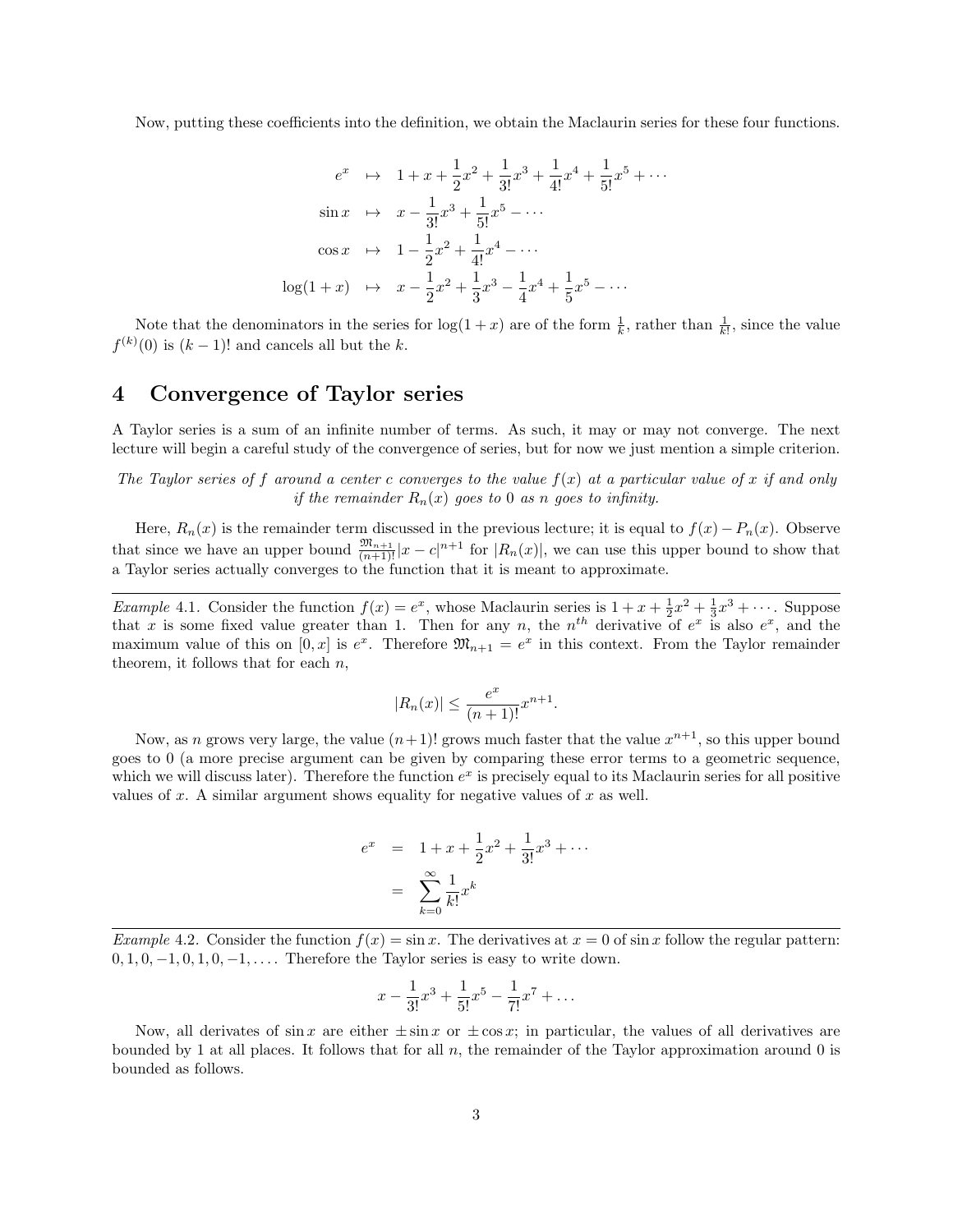$$
|R_n(x)| \le \frac{1}{(n+1)!} |x|^{n+1}
$$

By reasoning similarly to before, this upper bound goes to  $0$  as  $n$  goes to infinity, so in fact the Taylor series converges to  $\sin x$  for all value of x.

$$
\sin x = x - \frac{1}{3!}x^3 + \frac{1}{5!}x^5 - \frac{1}{7!}x^7 + \cdots
$$

$$
= \sum_{k=0}^{\infty} \frac{(-1)^k}{(2k+1)!} x^{2k+1}
$$

In fact the exact same reasoning will apply to  $\cos x$ ; it is also equal to its Maclauring series at all points x.

$$
\cos x = 1 - \frac{1}{2}x^2 + \frac{1}{4!}x^4 - \frac{1}{6!}x^6 + \cdots
$$

$$
= \sum_{k=0}^{\infty} \frac{(-1)^k}{(2k)!} x^{2k}
$$

### 5 A series expression for  $\pi$

Notice that since we know that the function  $e^x$  is exactly equal to its Maclaurin series, it is possible to calculate it to arbitrary accuracy by summing rational numbers.

$$
e = 1 + \frac{1}{2} + \frac{1}{6} + \frac{1}{24} + \dots + \frac{1}{n!} + \dotsb
$$

Indeed, this infinite sum is sometimes even used as a definition for the number e.

There are other transcendental numbers that can be calculated using rather simply infinite series. For example, suppose that we want to know the value of  $\pi$ . One way to access it (by no means the best way, but a way nonetheless) is using the fact that:

$$
\frac{\pi}{4} = \tan^{-1}(1).
$$

How is this useful? Well, given that we understand the function  $\tan^{-1}$  fairly well at the value  $x = 0$ , we can use this knowledge in order to calculate other values of the function, using its Maclaurin series. There is actually a clever way to find this series.

For the rest of this section, we will not justify each step (e.g. verify that everything converges), but merely press forward to the goal. We will see, moving forward, how to justify some steps like these.

Consider the fact that:

$$
\frac{d}{dx}\tan^{-1}x = \frac{1}{1+x^2}.
$$

Combine this with the following Taylor series (which could be computed separately, or which follows from differentiating the Maclaurin series for  $\ln(1+x)$  computed earlier).

$$
\frac{1}{1+x} = 1 - x + x^2 - x^3 + \cdots,
$$

Substituting  $x^2$  in for x in the second series and integrating: